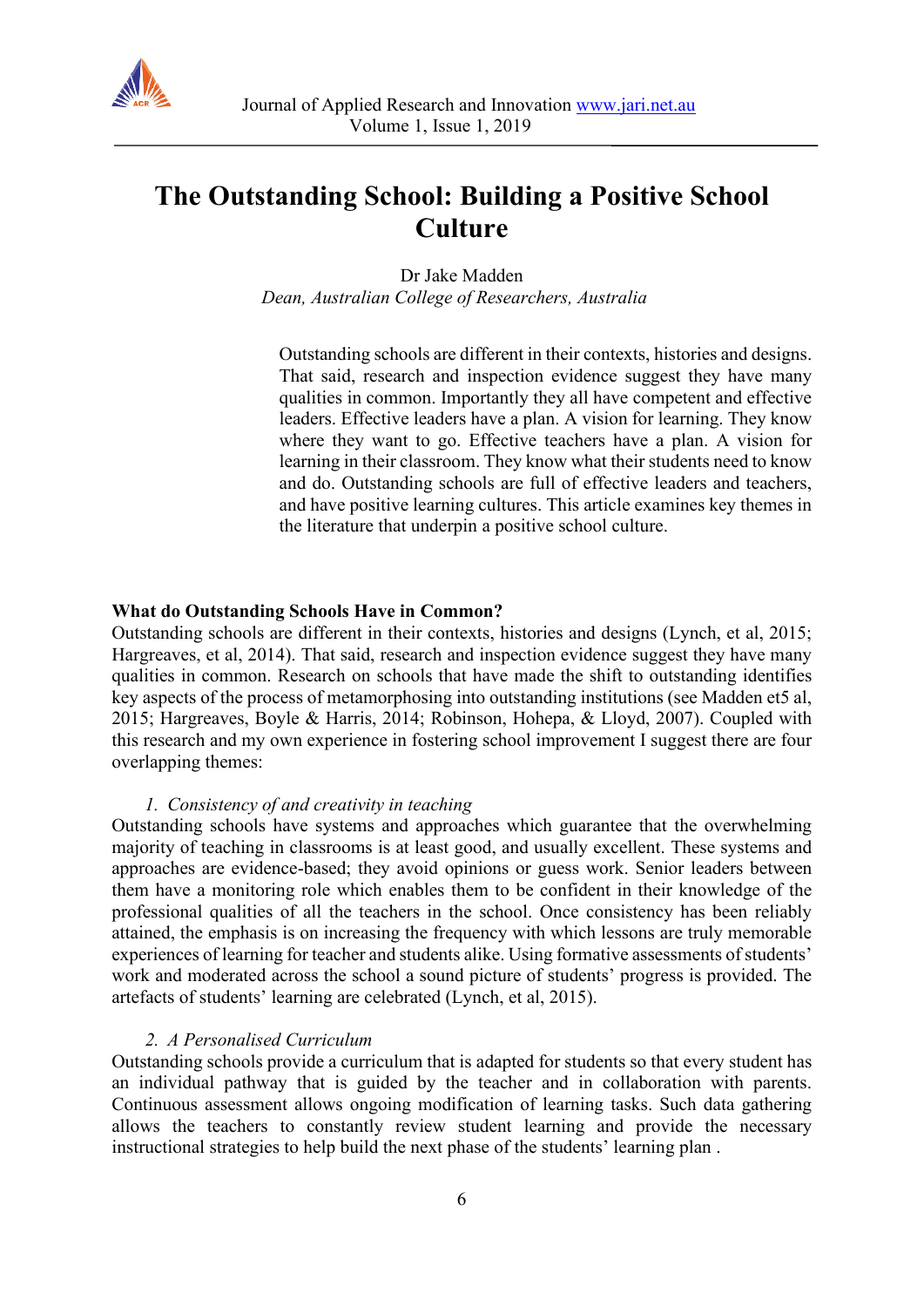

# *3. Engagement of students*

Students in outstanding schools see themselves as active partners in the school's life and work, not as passive consumers of a pre-planned product. This sense of partnership is realised through students' participation in regular reviews of their work and progress, and through the sincere attention that staff pay to their opinions on all aspects of the school's activity and organisation. Students' voices may be heard through the school council, through the influence of their representatives in the appointment of staff, or through a system by which students appraise the effectiveness of their teachers.

# *4. Relationship with the Outside World*

Outstanding schools maintain mutually productive relationships with parents and the wider local community. Their communication systems are excellent. Parents have a genuine influence on the school's policies and procedures. Governing bodies of outstanding schools understand their strategic role in influencing or affirming the school's overall direction, while allowing senior leaders their space to execute the strategic plan. Outstanding schools often provide guidance and mentor other schools which are looking to improve.

Great staff cultures don't just happen or are conjured up by a dynamic and charismatic leader; they come from a consistent number of tiny actions that gel together and create a strong foundation. From recruiting new staff to daily interactions and quick chats when passing in corridors, exceptional leaders keep their ear to the ground to ensure a positive, engaged, strong staff community. They encourage teachers to reflect on their practice and to challenge their ideas. In short, building outstanding schools begins with having outstanding teachers.

A key mechanism to nurturing the outstanding teacher is the formation of teacher action research cycle (Lynch, et al, 2015). As pointed out in the introduction to this special edition, this process engages teacher in the assessment and improvement of their own practice. In doing so it helps the school assess problems, enact changes, and reassess planning and while teacher action research looks different in every school setting, there are some common characteristics of teacher action research. It is:

- focused on school improvement;
- undertaken by teachers within the school as opposed to academics outside the school;
- not only focused on improving a teacher's teaching, but also the various in class and out of class factors that affect the impact of the process of teaching;
- a cyclic process of evaluation, designing an action, putting the action into practice, and then re-evaluation; and
- focused on solving problems and introducing change action.

# **Inspirational Leadership: Building Staff Culture**

Principals of outstanding schools have had an overall, long-term vision of what their school could be and have translated that vision into practical and successful initiatives in consultation with staff and senior leaders (Robinson, Lloyd & Rowe, 2008). They know how to appoint excellent people to other leadership positions in the school, and then trust them to do their jobs; distribution of leadership is normal. While encouraging innovation and measured risk-taking on the part of staff, they are uncompromising in addressing poor teaching performance. They promote an atmosphere of confident pride in the school's culture. They fulfil their role as the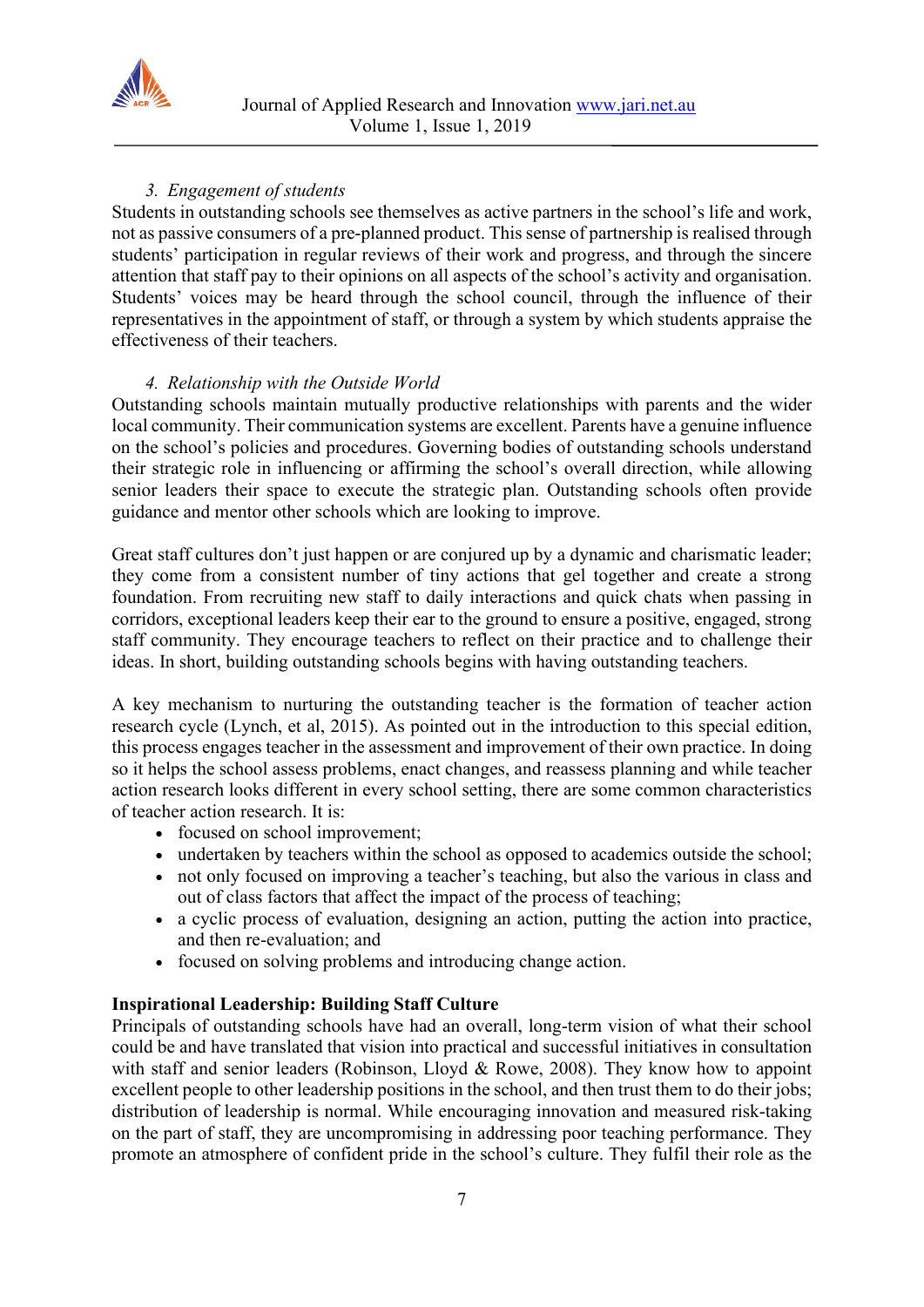

principal representative of the school in its relations with the community it serves (Hattie, 2012; 2008; Robinson et al, 2008; Park et al, 2016).

Once the principal has the staff in place, the next point of order is to build a positive staff culture with the view to harnessing the collective talents and focus on the business of the school: teaching and learning .

# **The Four Pillars for Nurturing a Positive Staff Culture**

Building and fostering a staff culture can be centred on the following four pillars as depicted in figure 1.



Figure 1: Four Pillars for Nurturing a Positive Staff Culture

Let's briefly unpack each of the pillars.

## *Pillar 1: Loyalty and Commitment:*

Positive relationships underpin the success of an organisation and it is through the relationships that staff bond and connect to each other. Building the environment where highly qualified staff are attracted and retained generally indicates a highly committed, and loyal workforce. Committed and loyal teachers reinforce teachers' motivation to act in the best interest of the school they work for.

## *Pillar 2: Transparency & Efficiency:*

Increasingly teachers are encouraged to work in professional learning communities, data teams, and other structures intended to encourage teachers to work together to unpack curricula, plan instruction, assess learning, analyze data, revise instruction, re-analyze data, and then evaluate the impact of individual teaching strategies. As we collaborate more we become more transparent in our actions and decision making. This enables parents and other stakeholders greater opportunities to see what's happening in the classroom.

Being more transparent in the work educators do in schools, the data they collect and the results of their actions assists in increasing school efficiency.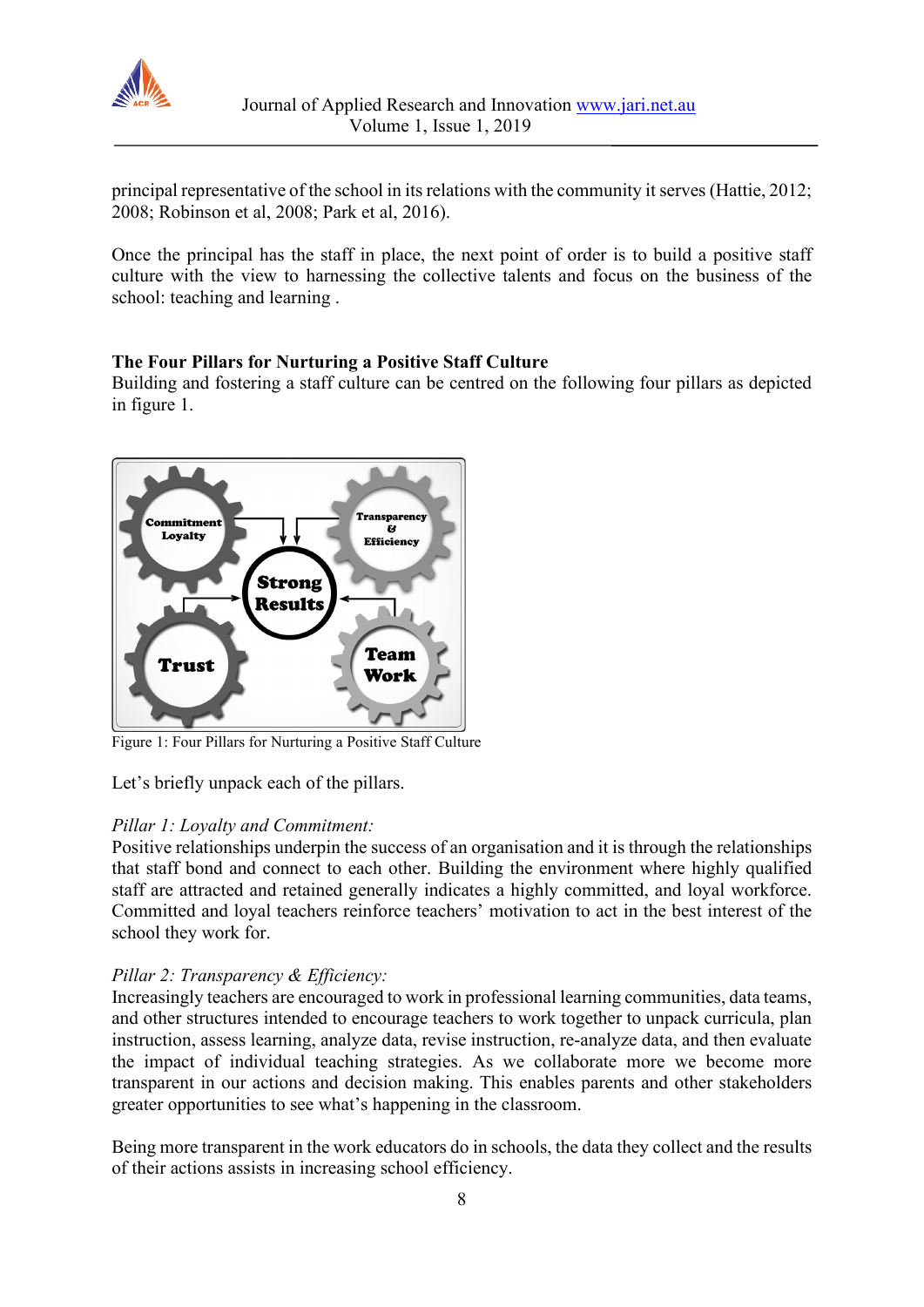

# *Pillar 3: Trust*

Research highlights that the lack of trust within the school environment leads to staff disengagement in their work (teaching and learning) (Park, Lim & Ju, 2016). This in turn fosters low morale which often decreases one's commitment to the organisation. Ultimately, the product of a lack of commitment is a decrease in productivity. Without a purposeful and consistent effort to foster trust and build strong relationships at every step of the way, even the best-designed and thoughtful engagement processes will almost certainly either fail or fall far short of the success school leaders seek to achieve.

When you have trusting relationships between your team members and their leaders, you have the foundation to create an engaged, committed, and high-performing workforce—a successful school where everyone works together effectively toward the school's goals.

The key is that for trust to exist, others must choose to make themselves vulnerable to their leaders by taking risks at their request.

*Pillar 4: Teamwork "Coming together is a beginning. Keeping together is progress. Working together is success"* Henry Ford

The above maxim by Henry Ford can very well highlight the importance of working together in teams. Teams are formed when individuals with a common taste, preference, liking, and attitude come and work together for a common goal. Teams play a very important role in schools as well as our personal lives. Every staff member is dependent on his or her colleague to work together and contribute efficiently to the school. No staff member can work alone; he or she should take the help of their colleagues to accomplish the tasks efficiently.

Given the four pillars, the heart of the effective leader is in fostering school improvement.

## **Developing Instructional Leaders**

How does facilitating and promoting the four pillars outlined above support instruction? Without outstanding teaching, nothing else matters. The inter-relatedness of the four pillars drives every teacher to continually improve and excel.

Teams don't win championships with only one star player. We need to develop other leaders to help implement the school vision, raise the quality of teaching and learning and then hold them accountable for the school improvement initiatives. This sets up a culture where everyone is focused on improving their performance. This will lead to making sure teaching and learning is of an outstanding quality, and consequently, improvement in other areas of school life will follow. When school leaders embed the four pillars in the school then the following four foci centres the outstanding leader in driving school improvement:

1. *Data-Driven Instruction:* If you teach and students do not learn, is it really teaching? You cannot know if students are learning at the highest levels if you don't assess that learning.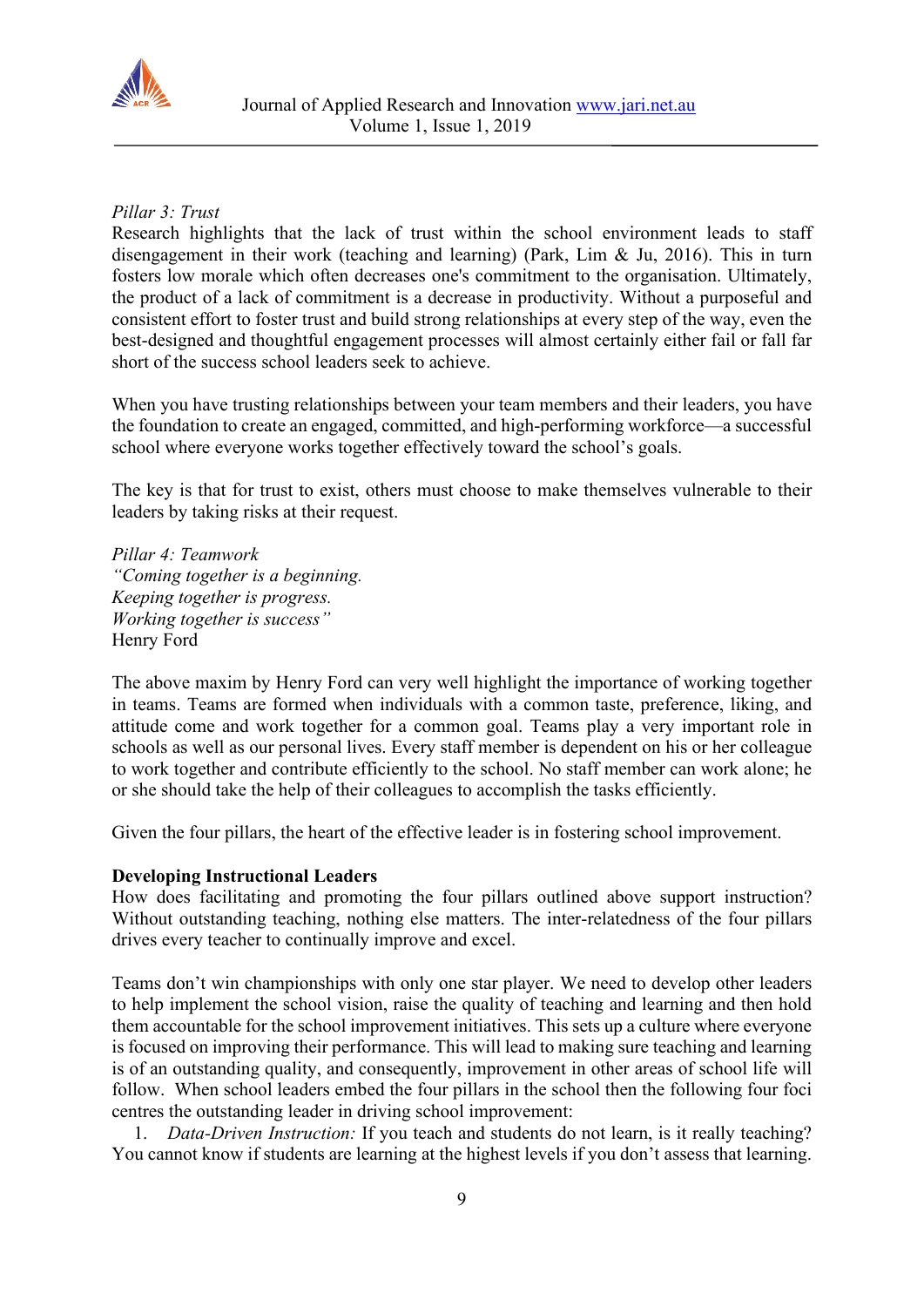

Data-driven instruction, then, becomes the roadmap for rigor. (But this is not a mandated for excessive standardised testing!)

2. *Observation and Feedback:* An elite sportsman never improved by only a couple of observations & review of their performance. The best coaching happens on-the-spot: in repeated, consistent, small chunks. Outstanding school leaders don't leave this to chance: they construct a program that allows teachers to engage regularly with a job embedded professional learning plan.

3. *Planning:* You wouldn't go on a road trip without a map. Thoughtful lesson and unit planning does the same thing for teaching. Leaders can make that planning even more effective by supporting teachers directly in the planning process, preventing problems before they occur.

4. *Professional Development:* What keeps professional development from being a series of isolated workshops that have little impact on instruction? Great leaders connect it to the other instructional levers, creating an avenue for giving teachers multiple chances to practice before implementing in the classroom.

#### **In Summary**

As crucial as teachers are to the success of student learning, principals are a vital cog in nurturing teacher professional learning. The role of leaders in fostering positive learning communities is undoubtedly one of the most important functions for supporting school improvement. Strong positive learning cultures are places with a shared sense of what is important, a shared ethos of caring and concern, and a shared commitment to helping students learn. To help staff build upon their professional knowledge, principals need to put in structures that lead to create an environment that supports creativity and innovation. Focusing on the four pillars as identified in this article, principals and school leaders can begin the journey to developing outstanding schools.

## **References**

Hargreaves, A., Boyle, A., & Harris, A. (2014). *Uplifting leadership: How organizations, teams, and communities raise performance*. John Wiley & Sons.

Hattie, J. (2008). *Visible learning: A synthesis of over 800 meta-analyses relating to achievement*. Routledge.

Hattie, J. (2012). *Visible learning for teachers: Maximizing impact on learning*. Routledge.

Kincheloe, J. L. (2012). *Teachers as researchers (classic edition): Qualitative inquiry as a path to empowerment*. Routledge.

Lynch, D., Madden, J. and Doe, T., (2015) *Creating the Outstanding School*. Oxford Global Press: London

Madden, J., Lynch, D. and Doe, T., (2015) Teachers Investigating their Teaching. In Madden, D., Lynch, D. and Doe, T., (2015) (Ed). *Teacher Researchers: Creating the Outstanding School*. Primrose Hall: London pp.14 to 21.

Marzano, R. J., Marzano, J. S., & Pickering, D. (2003). *Classroom management that works: Research-based strategies for every teacher*. ASCD.

Mertler, C. A. (2008). *Action research: Teachers as researchers in the classroom*. Sage.